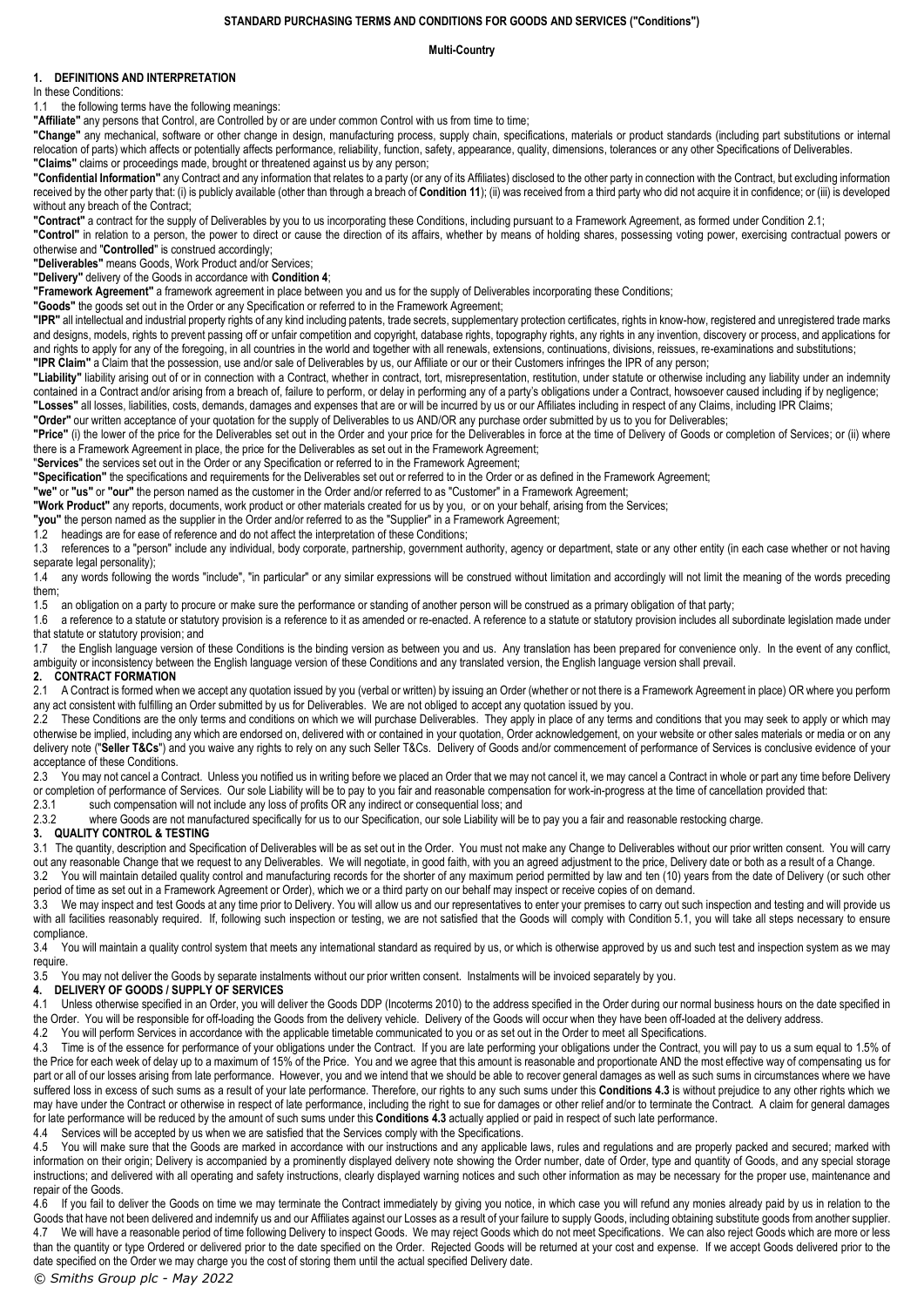4.8 Risk in the Goods passes to us on the later of acceptance and Delivery. Ownership of the Goods passes to us on the earlier of payment of the Price and Delivery.

4.9 You will notify us in writing as soon you are aware that any Goods or the product support for the Goods are to be discontinued or made of "end of sale" or "end of life". At our request, you and we will agree in good faith a reasonable period of time during which you will keep agreed spare parts available for us for any discontinued, desupported, end of life or end of sale

#### **Goods 5. YOUR OBLIGATIONS**

<span id="page-1-0"></span>5.1 You will make sure that the Goods will:<br>5.1.1 be of satisfactory quality compri-

be of satisfactory quality, comprise genuine, new materials (which are not used, refurbished, reconditioned, remanufactured, counterfeit or of such age as to impair usefulness or safety) and be fit for any purpose notified by us to you;

- 5.1.2 conform to, satisfy and be capable of the Specifications;<br>5.1.3 be free from defects in design, materials and workmans
- 5.1.3 be free from defects in design, materials and workmanship;<br>5.1.4 be sold to us with full and unencumbered title and not infrinc-
- 5.1.4 be sold to us with full and unencumbered title and not infringe the IPR of any third party;<br>5.1.5 comply with all (i) applicable laws, (ii) regulatory requirements and (iii) standards and rec comply with all (i) applicable laws, (ii) regulatory requirements and (iii) standards and requirements of relevant statutory and regulatory bodies; and

5.1.6 be safe and without risk to health.

- <span id="page-1-1"></span>5.2 In respect of Services, You will:
- 5.2.1 perform Services with the best care, skill and diligence in accordance with best practice;<br>5.2.2 use personnel (and sufficient number of personnel) who are suitably skilled and experier
- 5.2.2 use personnel (and sufficient number of personnel) who are suitably skilled and experienced to perform the Services;<br>5.2.3 make sure that the Services conform with our reasonable instructions, comply with Specificati

make sure that the Services conform with our reasonable instructions, comply with Specifications, are performed to meet the purposes notified by us to you and do not infringe the IPR of any third party;<br>5.2.4 provide a

5.2.4 provide all equipment, tools and vehicles and other items required to provide the Services;<br>5.2.5 obtain and at all times maintain all licences and consents required for the provision of the S

obtain and at all times maintain all licences and consents required for the provision of the Services;

5.2.6 comply with all applicable laws, regulations, regulatory policies, guidelines or industry codes which may apply to the provision of the Services; and

5.2.7 not do or omit to do anything which may cause us or our Affiliates to lose any licence, authority, consent or permission required for our or their business.

5.3 You will observe all health and safety rules and regulations and any other security requirements that apply at any of our premises and ensure that your personnel are insured against all risks while working on our premises.

<span id="page-1-2"></span>5.4 Without affecting any of our other rights or remedies, if you materially breach any of these Conditions OR any Goods (whether or not accepted in whole or in part) do not conform with **Conditio[n 5.1](#page-1-0)** during the longer of (i) your warranty period for the Goods and (ii) 12 months following Delivery OR any Services breach **Conditio[n 5.2](#page-1-1)**, then we may:

5.4.1 terminate the Contract and any other existing Contracts immediately with notice;<br>5.4.2 require you, at our option, to promptly repair or replace the relevant Goods or rel

<span id="page-1-3"></span>5.4.2 require you, at our option, to promptly repair or replace the relevant Goods or reperform the relevant Services free of charge;<br>5.4.3 reject the Deliverables (in whole or in part) and require you to refund the Price

reject the Deliverables (in whole or in part) and require you to refund the Price for the relevant Deliverables;

5.4.4 accept the Deliverables subject to an equitable Price reduction; or 5.4.5 at your expense, repair or have a third party repair the Goods or

at your expense, repair or have a third party repair the Goods or reperform or have a third party reperform the Services and you will indemnify us and our Affiliates against our Losses (including from any IPR Claims) arising from such breach.

5.5 **Conditio[n 5.4](#page-1-2)** will apply to any repaired or replacement Goods supplied under **Conditio[n 5.4.2.](#page-1-3)**

5.6 If, as a result of any Goods not conforming with **Conditio[n 5.1](#page-1-0)** or Services not conforming with **Conditio[n 5.2](#page-1-1)** or otherwise representing an unreasonable risk of harm to the public or the environment, we determine a recall, removal or correction campaign ("campaign") is necessary or are required to carry out a campaign, we may implement such campaign and you will indemnify us and our Affiliates against all Losses incurred as a result of any such campaign.

# **6. OUR PROPERTY**

6.1 All patterns, dies, moulds or other tooling or materials, supplied by us or prepared or obtained by you for us at our cost ("**Tooling**"), will be marked with our name or as otherwise specified by us and will be and remain our exclusive property returnable in good condition on demand.

6.2 You will insure against all risks any Tooling and also any of your own tooling or property which may be kept on our premises for the purposes of providing Deliverables. You will keep all Tooling safe and in good condition while in your custody and/or under your control. All Tooling will be kept separately from your stock and other inventory.

6.3 We reserve the right to charge to you the cost of any Tooling if it is destroyed or damaged or rendered unfit for the purpose for which it was originally manufactured while under your control.

6.4 You will not dispose of any Tooling other than in accordance with our prior written instructions. You will not, at any time, use Tooling, nor will you allow Tooling to be used by anyone else for any purpose other than the supply of the Deliverables unless we have previously provided our consent in writing.

6.5 We will have the right to enter your premises and remove Tooling at any time without being liable for trespass or for damages of any sort.

## <span id="page-1-4"></span>**7. ASSIGNMENT OF IPR**

7.1 This Conditio[n 7](#page-1-4) will apply if the Goods are to be made, modified or redesigned to our Specification. Any bespoke Specification or Work Product you create or have created for us will be treated as "Goods" for the purposes of this **Conditio[n 7.](#page-1-4)**

<span id="page-1-5"></span>7.2 We will own all present and future IPR (together with all economic and proprietary rights) in the Goods and our specification. Accordingly, you will not use our specification other than to manufacture the Goods for us. With full title guarantee, you:

7.2.1 assign to us all IPR in the Goods which subsist as at the date of the Contract;<br>7.2.2 assign to us (by way of present assignment of the future copyright) all future c 7.2.2 assign to us (by way of present assignment of the future copyright) all future copyright in the Goods immediately upon its creation; and 7.2.3 agree to assign to us all other IPR in the Goods immediately upon its cre

agree to assign to us all other IPR in the Goods immediately upon its creation.

# 7.3 You will:

at your own cost, execute all such documents and do all such acts and things as we may request from time to time in order to secure our full right, title and interest in the IPR in the Goods; and

7.3.2 obtain the waiver of all moral rights (and any broadly equivalent rights) in the Goods.

7.4 The exception to **Condition [7.2](#page-1-5)** above is that any IPR in existing products, materials or data used to create Goods ("**Existing Materials**") will continue to belong to you (or your suppliers). You grant (and, where applicable, will ensure that your suppliers grant) to us, our Affiliates and our and their end customers a non-exclusive, perpetual, royalty-free, irrevocable licence to use and to have used Existing Materials which form part of any Goods.

# <span id="page-1-6"></span>**8. PRICE AND PAYMENT**

8.1 As long as you perform your obligations in accordance with the terms of the Contract, we will pay the Price to you in accordance with **Conditio[n 8](#page-1-6)**.

8.2 The only sums of money we will pay in connection with the supply of the Deliverables are the Price which will be inclusive of all costs and expenses incurred by you including all packaging, insurance, carriage, duties and delivery costs.

8.3 Any sum payable under the Contract is exclusive of value added tax, sales tax and/or goods and services tax (and any other similar or equivalent taxes, duties, fees and levies imposed from time to time by any government or other authority) upon any supply made to us which will be payable in addition to that sum in the manner and at the rate prescribed by law from time to time but inclusive of all other taxes, fees and levies imposed from time to time by any government or other authority.

8.4 You may invoice us for the Price for the Goods following Delivery and for Services following completion.

8.5 Other than as set out in **Condition[s 8.7](#page-1-7)** and **[8.9](#page-1-8)**, invoices will be payable by us within 60 days from the date of receipt by us, plus the number of days until our next payment run. You will send invoices to the address specified in the Order.

8.6 No payment made by us will constitute acceptance by us of any Deliverables or otherwise affect any rights or remedies which we may have against you including the right to recover any amount overpaid or wrongfully paid to you.

<span id="page-1-7"></span>8.7 We may withhold payment of any disputed sum until the dispute is settled.

8.8 If any undisputed sum payable under the Contract is not paid when due you may charge us interest daily on that sum at 3% per year subject to any maximum or minimum rate of interest on overdue invoices specified by applicable law, from the due date until the date of payment (whether before or after judgment).

<span id="page-1-8"></span>8.9 We may set-off, deduct or withhold any liability which you have to us against any liability which we have to you.

## **9. TERMINATION**

9.1 Without limiting any other right we may have to terminate a Contract, if you commit a material breach of these Conditions we may terminate the Contract and any other existing Contracts immediately with written notice. Any breach of **Conditions 11, 12** or **[15.9](#page-2-1)** will be deemed to be a material breach.

9.2 Without limiting any other right we may have to terminate a Contract, we may terminate the Contract immediately by giving you written notice if you (a) have a receiver, administrator or liquidator (provisional or otherwise) appointed; (b) are subject to a notice of intention to appoint an administrator or any other resolution on insolvency; (c) pass a resolution for your winding-up; (d) have a winding up order made by a court in respect of you; (e) enter into any composition or arrangement with creditors; (f) cease to carry on business; (g) are the subject of anything similar or equivalent to that set out in (a) to (f) under any applicable laws; or (h) you are subject to any change of Control and you will notify us immediately upon the occurrence of any such event or circumstance.

9.3 Following expiry or termination of the Contract:<br>9.3.1 any Conditions which expressly or implie

any Conditions which expressly or impliedly continue to have effect after expiry or termination of the Contract will continue in force; and

9.3.2 all other rights and obligations will immediately stop but will not affect any of your or our rights, obligations, claims and liabilities which may exist prior to the date of expiry or